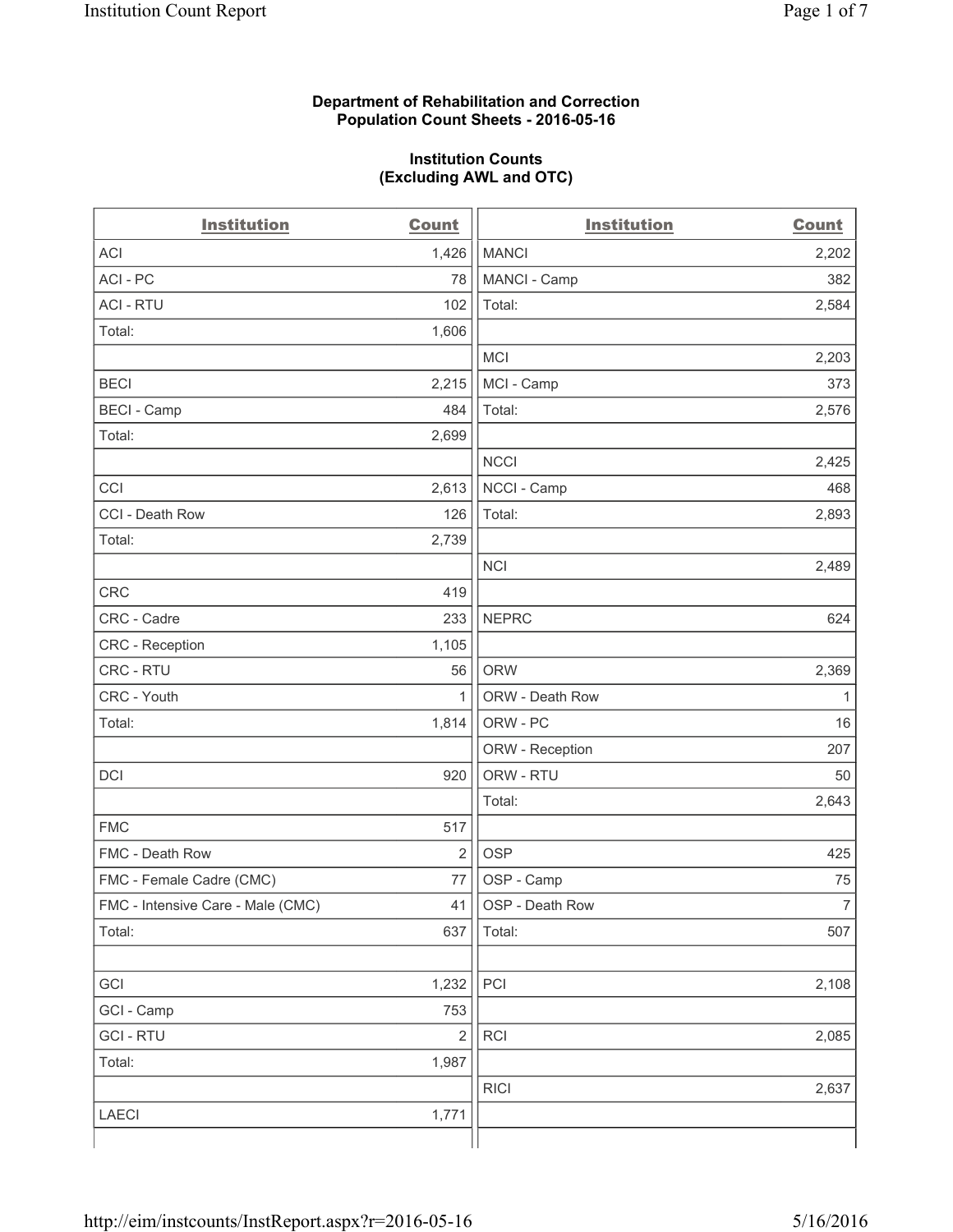|                          |       | SCI            |                          | 2,052  |
|--------------------------|-------|----------------|--------------------------|--------|
| LECI                     | 2,333 |                |                          |        |
| LECI - Camp              | 175   | SOCF           |                          | 1,194  |
| Total:                   | 2,508 | SOCF - RTU     |                          | 59     |
|                          |       | Total:         |                          | 1,253  |
| LOCI                     | 2,319 |                |                          |        |
|                          |       | <b>TCI</b>     |                          | 1,090  |
| LORCI                    | 202   | TCI - Camp     |                          | 424    |
| LORCI - Cadre            | 169   | Total:         |                          | 1,514  |
| <b>LORCI - Reception</b> | 1,291 |                |                          |        |
| Total:                   | 1,662 | <b>TOCI</b>    |                          | 1,084  |
|                          |       | TOCI - PC      |                          | 114    |
| <b>MACI</b>              | 411   | Total:         |                          | 1,198  |
| MACI - Minimum           | 1,271 |                |                          |        |
| Total:                   | 1,682 | <b>WCI</b>     |                          | 1,298  |
|                          |       | <b>WCI-RTU</b> |                          | 91     |
|                          |       | Total:         |                          | 1,389  |
|                          |       |                | <b>Total Population:</b> | 50,896 |

\* The Total Population includes 30 Offenders with Reason Codes 30 & 31. \*\* The Total Population includes 34 Offenders with Reason Code 0A.

| (Include AWL and Exclude OTC) |                   |             |            |          |              |
|-------------------------------|-------------------|-------------|------------|----------|--------------|
| <b>Security Level</b>         |                   | <b>Body</b> | <b>AWL</b> | $(-OTC)$ | <b>Total</b> |
| Total Level 5                 |                   | 107         | 4          | 3        | 108          |
| <b>Total Level 4</b>          |                   | 1,803       | 21         | 20       | 1,804        |
| Total Level 3                 |                   | 12,317      | 171        | 142      | 12,346       |
| <b>Total Level 2</b>          |                   | 16,740      | 261        | 182      | 16,819       |
| Total Level 1                 |                   | 15,437      | 222        | 94       | 15,565       |
| <b>Total Death Row</b>        |                   | 137         |            |          | 137          |
|                               | <b>Total Male</b> | 46,541      | 680        | 442      | 46,779       |

# **Male Population by Security Level**

## **Female Population by Institution (Include AWL and Exclude OTC)**

| <b>Institution</b>       | <b>Body</b> | <b>AWL</b> | $(-OTC)$ | <b>Total</b> |
|--------------------------|-------------|------------|----------|--------------|
| <b>DCI</b>               | 920         | 10         | ◠        | 928          |
| <b>FMC</b>               | 25          | 3          |          | 27           |
| FMC - Female Cadre (CMC) | 77          |            | 0        |              |
| <b>NEPRC</b>             | 624         | 14         | 6        | 632          |
| <b>ORW</b>               | 2,369       | 67         | 25       | 2,411        |
|                          |             |            |          |              |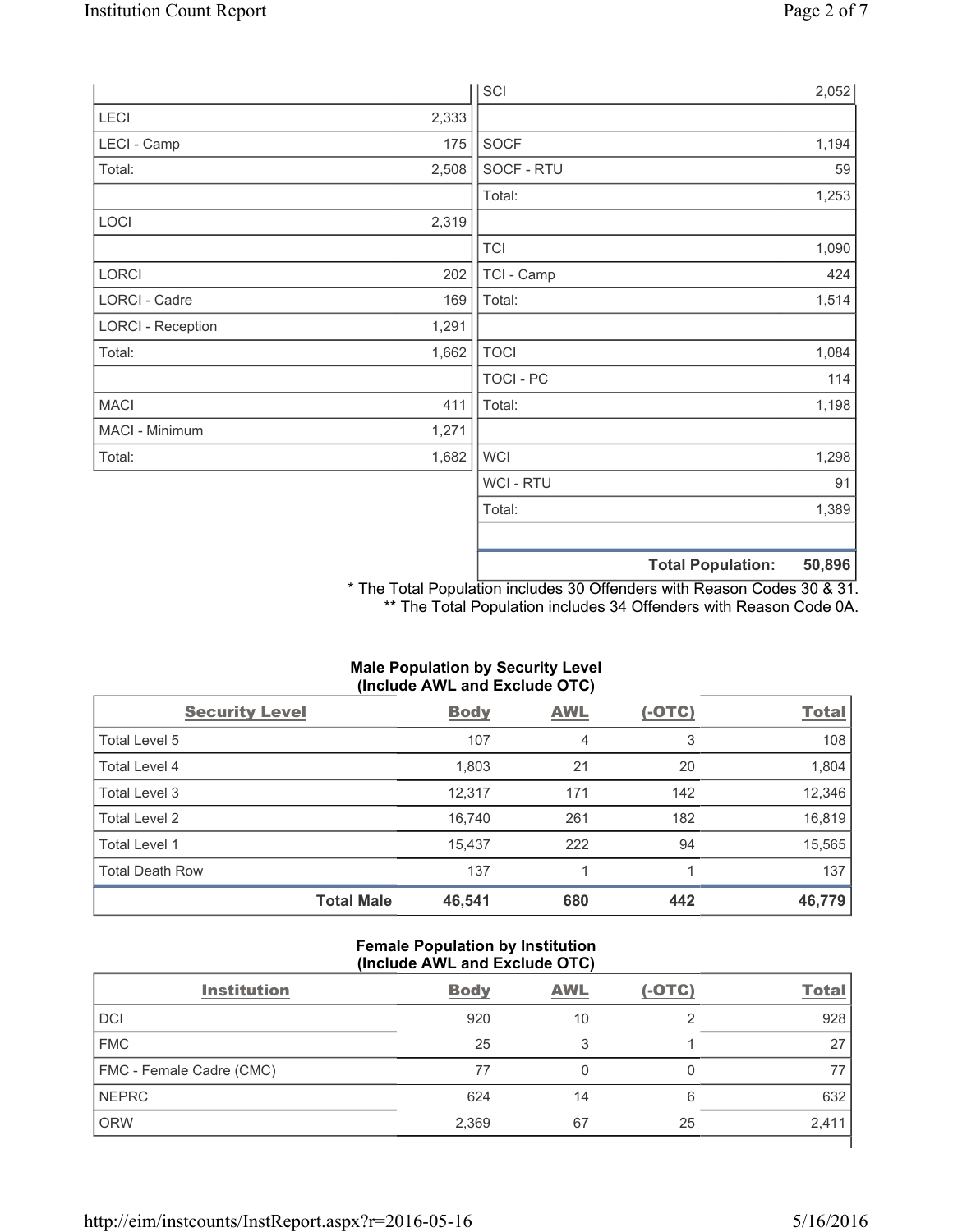| <b>ORW - Death Row</b> |                          |        | 0   |     |        |
|------------------------|--------------------------|--------|-----|-----|--------|
| ORW - PC               |                          | 16     | 0   |     | 16     |
| ORW - Reception        |                          | 207    | 2   |     | 209    |
| ORW - RTU              |                          | 50     | 0   |     | 50     |
|                        | <b>Total Female</b>      | 4,289  | 96  | 34  | 4,351  |
|                        | <b>Total Population:</b> | 50,830 | 776 | 476 | 51,130 |

#### **Male Population by Institution: Security Level 5 (Include AWL and Exclude OTC)**

| <b>Institution</b>   | <b>Body</b> | <b>AWL</b> | $(-OTC)$ | <b>Total</b> |
|----------------------|-------------|------------|----------|--------------|
| <b>MANCI</b>         |             |            |          |              |
| <b>OSP</b>           | 103         |            |          | 103          |
| SCI                  |             |            |          |              |
| <b>SOCF</b>          |             |            |          |              |
| SOCF - RTU           |             |            |          |              |
| <b>Total Level 5</b> | 107         |            |          | 108          |

## **Male Population by Institution: Security Level 4 (Include AWL and Exclude OTC)**

| <b>Institution</b>       | <b>Body</b>               | <b>AWL</b>          | $(-OTC)$            | <b>Total</b>   |
|--------------------------|---------------------------|---------------------|---------------------|----------------|
| CCI                      | $\overline{4}$            | $\mathbf 0$         | $\mathbf 0$         | $\overline{4}$ |
| CRC                      | 14                        | $\overline{2}$      | $\overline{2}$      | 14             |
| CRC - Reception          | $\ensuremath{\mathsf{3}}$ | $\mathsf 0$         | $\mathsf{O}\xspace$ | $\sqrt{3}$     |
| <b>FMC</b>               | 1                         | $\mathbf 0$         | 0                   | 1              |
| GCI                      | 1                         | $\mathbf 0$         | 0                   | 1              |
| <b>LAECI</b>             | 1                         | $\mathbf 0$         | $\mathsf 0$         | $\mathbf{1}$   |
| LECI                     | $\overline{2}$            | $\mathbf 0$         | $\mathsf 0$         | $\overline{2}$ |
| LOCI                     | $\overline{4}$            | $\mathsf{O}\xspace$ | $\mathsf 0$         | $\overline{4}$ |
| LORCI                    | $\overline{2}$            | $\overline{2}$      | $\overline{2}$      | $\overline{2}$ |
| <b>LORCI - Cadre</b>     | 1                         | $\mathbf 0$         | $\mathsf{O}\xspace$ | 1              |
| <b>LORCI - Reception</b> | $\overline{4}$            | $\mathsf{O}\xspace$ | $\mathbf 0$         | $\overline{4}$ |
| <b>MANCI</b>             | 10                        | $\mathbf 0$         | 0                   | $10$           |
| <b>NCI</b>               | $\overline{2}$            | $\mathbf 0$         | $\mathbf 0$         | $\overline{2}$ |
| <b>OSP</b>               | 317                       | $\overline{2}$      | $\overline{2}$      | 317            |
| RCI                      | $\overline{7}$            | $\mathbf 0$         | 0                   | $\overline{7}$ |
| <b>SOCF</b>              | 1,158                     | 12                  | 11                  | 1,159          |
| SOCF - RTU               | 54                        | $\mathbf{1}$        | $\mathbf{1}$        | 54             |
| <b>TCI</b>               | $\overline{2}$            | $\mathsf{O}\xspace$ | $\mathsf{O}\xspace$ | $\overline{2}$ |
| <b>TOCI</b>              | 183                       | $\overline{2}$      | $\overline{2}$      | 183            |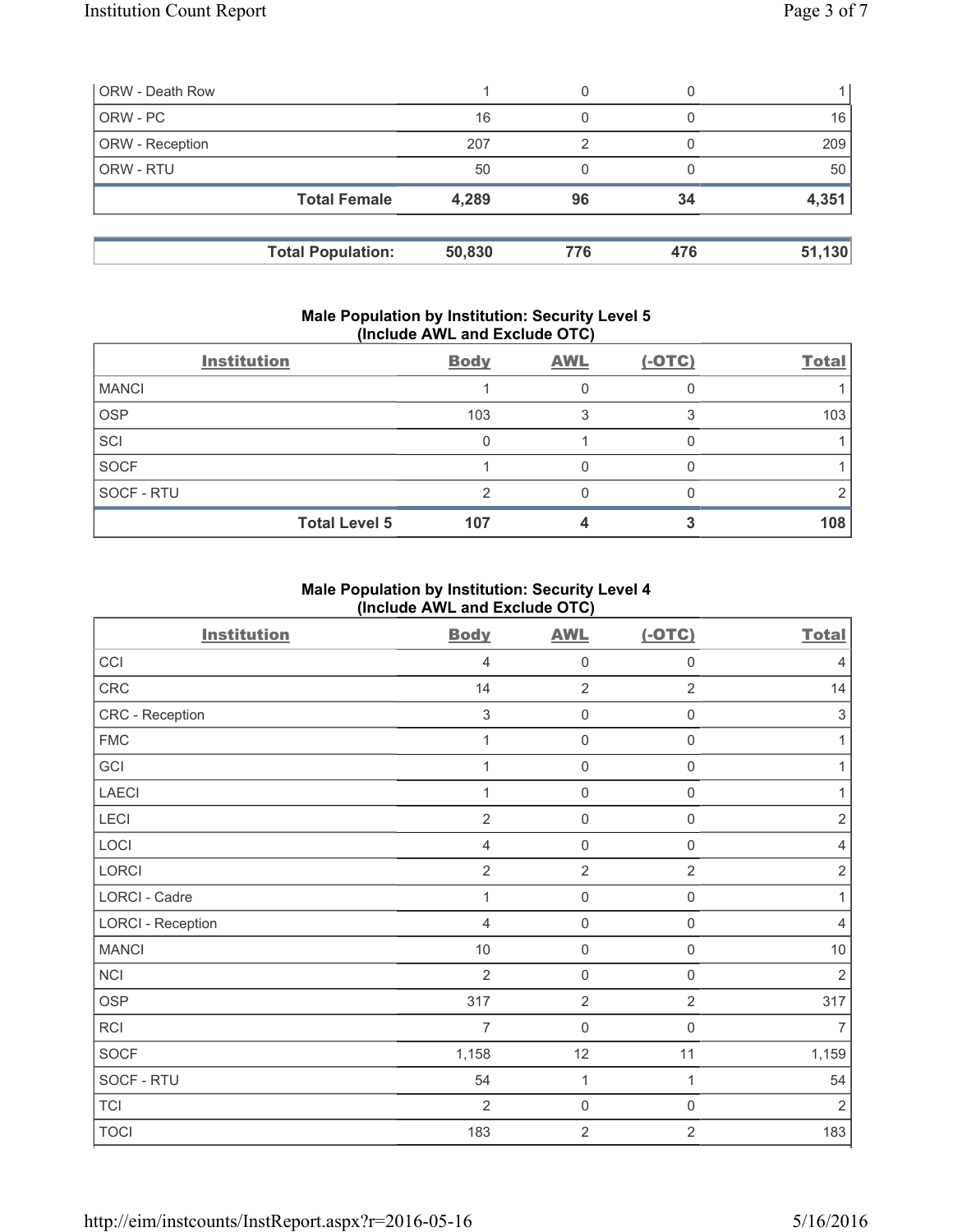| TOCI - PC  |                      | 17    |    | 17    |
|------------|----------------------|-------|----|-------|
| <b>WCI</b> |                      |       |    |       |
| WCI - RTU  |                      |       |    | 5.    |
|            | <b>Total Level 4</b> | 1,803 | 20 | 1,804 |

#### **Male Population by Institution: Security Level 3 (Include AWL and Exclude OTC)**

| <b>Institution</b>                | <b>Body</b>    | <b>AWL</b>          | $(-OTC)$            | <b>Total</b>   |
|-----------------------------------|----------------|---------------------|---------------------|----------------|
| ACI                               | 20             | $\mathsf{O}\xspace$ | $\mathsf 0$         | 20             |
| <b>BECI</b>                       | $\mathbf{1}$   | $\mathsf{O}\xspace$ | $\mathsf 0$         | 1              |
| CCI                               | $\overline{4}$ | $\mathsf{O}\xspace$ | $\mathsf 0$         | $\overline{4}$ |
| CRC                               | 113            | 12                  | $10$                | 115            |
| CRC - Cadre                       | 215            | $\mathbf 0$         | $\mathsf 0$         | 215            |
| CRC - Reception                   | 997            | 25                  | 19                  | 1,003          |
| CRC - RTU                         | 48             | $\mathsf{O}\xspace$ | $\mathsf 0$         | 48             |
| CRC - Youth                       | $\mathbf{1}$   | $\mathsf{O}\xspace$ | $\mathsf 0$         | 1              |
| <b>FMC</b>                        | 5              | $\mathsf{O}\xspace$ | $\mathsf{O}\xspace$ | $\,$ 5 $\,$    |
| FMC - Intensive Care - Male (CMC) | $\overline{4}$ | $\mathsf{O}\xspace$ | $\mathsf 0$         | $\overline{4}$ |
| GCI                               | $\overline{2}$ | $\mathbf 1$         | 1                   | $\mathbf 2$    |
| <b>LAECI</b>                      | $\overline{4}$ | $\mathsf{O}\xspace$ | $\mathsf 0$         | $\overline{4}$ |
| LECI                              | 2,299          | $\boldsymbol{9}$    | $\,8\,$             | 2,300          |
| LOCI                              | 9              | $\mathsf{O}\xspace$ | $\mathbf 0$         | 9              |
| <b>LORCI</b>                      | 72             | 33                  | 30                  | 75             |
| LORCI - Cadre                     | 122            | $\mathsf{O}\xspace$ | $\mathbf 0$         | 122            |
| <b>LORCI - Reception</b>          | 983            | $\mathbf 1$         | $\mathsf 0$         | 984            |
| <b>MACI</b>                       | $\mathbf{1}$   | $\mathsf{O}\xspace$ | $\mathsf{O}\xspace$ | 1              |
| <b>MANCI</b>                      | 2,156          | 28                  | 24                  | 2,160          |
| <b>NCCI</b>                       | 6              | $\mathbf 1$         | $\mathbf{1}$        | $\,6$          |
| <b>NCI</b>                        | 6              | $\mathbf 1$         | $\mathbf{1}$        | 6              |
| PCI                               | 38             | $\overline{2}$      | $\mathsf 0$         | 40             |
| <b>RCI</b>                        | 1,909          | 29                  | 23                  | 1,915          |
| <b>RICI</b>                       | $\overline{4}$ | $\mathbf 0$         | $\mathsf 0$         | 4              |
| SCI                               | 6              | $\mathsf{O}\xspace$ | $\mathsf 0$         | $\,6$          |
| SOCF                              | 34             | $\mathsf{O}\xspace$ | $\mathsf{O}\xspace$ | 34             |
| SOCF - RTU                        | $\mathsf 3$    | $\mathsf 0$         | $\mathsf{O}\xspace$ | $\mathsf 3$    |
| <b>TCI</b>                        | 1,039          | $\boldsymbol{9}$    | $\,8\,$             | 1,040          |
| TCI - Camp                        | $\mathbf{1}$   | $\mathsf{O}\xspace$ | $\mathsf 0$         | 1              |
| <b>TOCI</b>                       | 785            | $\overline{7}$      | $\,6\,$             | 786            |
| <b>TOCI - PC</b>                  | 97             | $\mathsf 0$         | $\mathsf 0$         | 97             |
| <b>WCI</b>                        | 1,248          | 13                  | 11                  | 1,250          |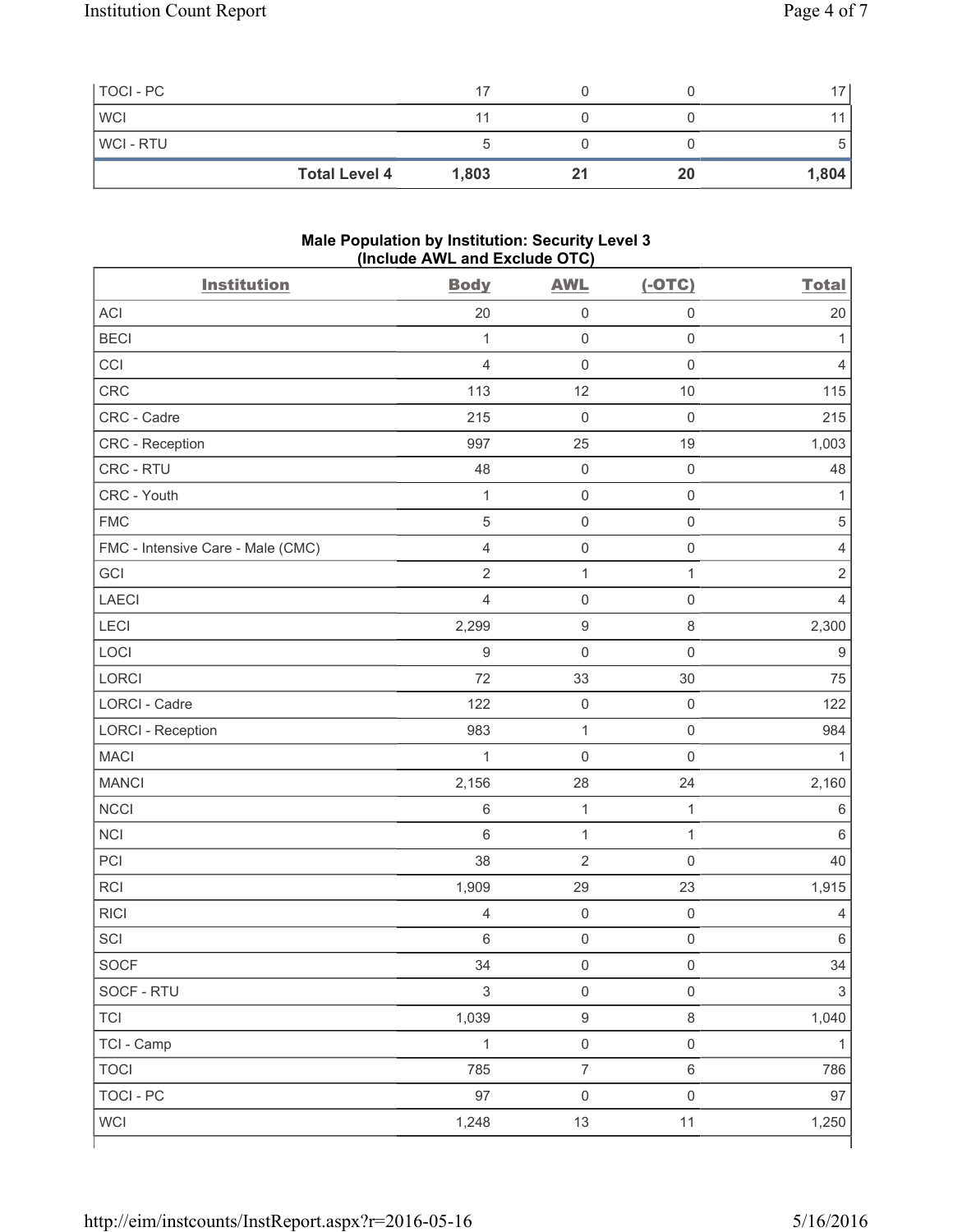| WCI - RTU |                      | 85     |     | 85     |
|-----------|----------------------|--------|-----|--------|
|           | <b>Total Level 3</b> | 12,317 | 142 | 12,346 |

| <b>Institution</b>                | <b>Body</b>    | <b>AWL</b>          | $(-OTC)$            | <b>Total</b>   |
|-----------------------------------|----------------|---------------------|---------------------|----------------|
| ACI                               | 721            | $\boldsymbol{9}$    | $\overline{4}$      | 726            |
| ACI-PC                            | 77             | $\mathsf{O}\xspace$ | $\mathsf 0$         | 77             |
| <b>ACI - RTU</b>                  | 65             | $\mathsf{O}\xspace$ | $\mathsf 0$         | 65             |
| <b>BECI</b>                       | 1,412          | 22                  | 16                  | 1,418          |
| CCI                               | 1,813          | 18                  | $\boldsymbol{9}$    | 1,822          |
| CRC                               | 143            | 4                   | $\sqrt{2}$          | 145            |
| CRC - Cadre                       | 18             | $\mathsf{O}\xspace$ | $\mathsf{O}\xspace$ | 18             |
| CRC - Reception                   | 71             | 8                   | $\,6\,$             | 73             |
| CRC - RTU                         | $\overline{7}$ | $\mathsf{O}\xspace$ | $\mathsf 0$         | $\overline{7}$ |
| <b>FMC</b>                        | 13             | 0                   | $\mathsf{O}\xspace$ | 13             |
| FMC - Intensive Care - Male (CMC) | 14             | $\mathbf 0$         | $\mathsf 0$         | 14             |
| GCI                               | 750            | 14                  | $\overline{7}$      | 757            |
| <b>LAECI</b>                      | 1,120          | 22                  | 17                  | 1,125          |
| LECI                              | 24             | $\mathbf 0$         | $\mathsf{O}\xspace$ | 24             |
| LOCI                              | 1,257          | 8                   | $\overline{7}$      | 1,258          |
| LORCI                             | 105            | 27                  | 25                  | 107            |
| LORCI - Cadre                     | 45             | $\mathbf{1}$        | $\mathsf{O}\xspace$ | 46             |
| <b>LORCI - Reception</b>          | 230            | $\mathbf 1$         | 1                   | 230            |
| <b>MACI</b>                       | 410            | $\,6\,$             | $6\,$               | 410            |
| <b>MANCI</b>                      | 15             | $\mathsf{O}\xspace$ | $\mathsf{O}\xspace$ | 15             |
| MCI                               | 1,648          | 18                  | 12                  | 1,654          |
| MCI - Camp                        | 1              | $\mathsf{O}\xspace$ | $\mathsf 0$         | 1              |
| <b>NCCI</b>                       | 1,616          | 16                  | $\hbox{9}$          | 1,623          |
| NCCI - Camp                       | 24             | $\mathbf 0$         | $\mathsf 0$         | 24             |
| NCI                               | 1,689          | 32                  | 25                  | 1,696          |
| PCI                               | 748            | 11                  | 5                   | 754            |
| RCI                               | 169            | $\mathbf 1$         | $\mathsf{O}\xspace$ | 170            |
| <b>RICI</b>                       | 1,576          | 30                  | 22                  | 1,584          |
| SCI                               | 896            | 13                  | $\hbox{9}$          | 900            |
| <b>TCI</b>                        | 11             | $\mathsf{O}\xspace$ | $\mathsf 0$         | 11             |
| <b>TOCI</b>                       | 14             | $\mathsf{O}\xspace$ | $\mathsf 0$         | 14             |
| <b>WCI</b>                        | 38             | $\mathsf{O}\xspace$ | $\mathsf 0$         | 38             |
| <b>Total Level 2</b>              | 16,740         | 261                 | 182                 | 16,819         |

### **Male Population by Institution: Security Level 2 (Include AWL and Exclude OTC)**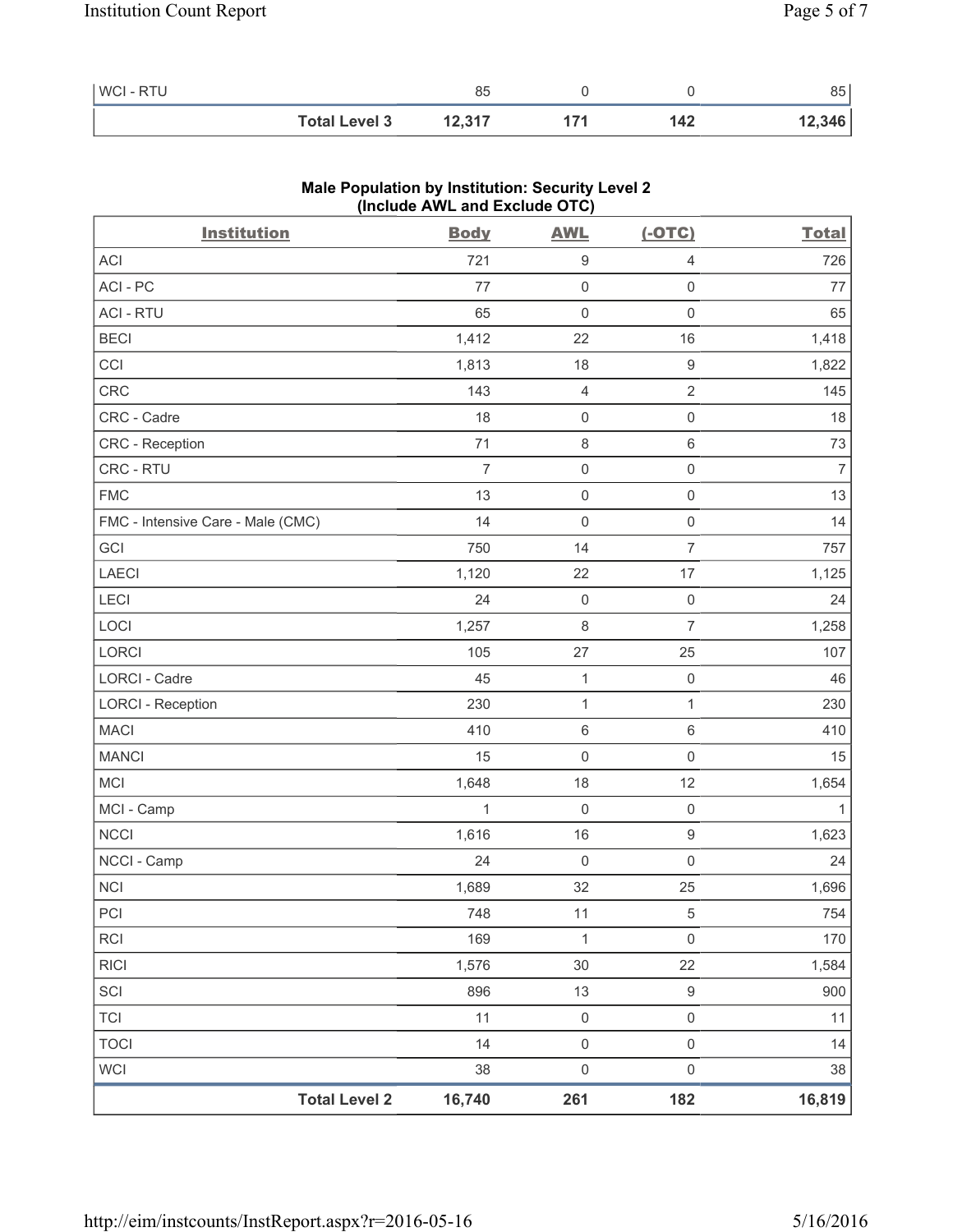| <b>ACI</b><br>685<br>$\overline{7}$<br>691<br>1<br>ACI-PC<br>$\mathsf{O}\xspace$<br>$\mathsf{O}\xspace$<br>1<br>1<br><b>ACI - RTU</b><br>37<br>$\mathbf 0$<br>$\mathsf 0$<br>37<br>$\overline{7}$<br><b>BECI</b><br>22<br>802<br>817<br><b>BECI</b> - Camp<br>$\mathsf{O}\xspace$<br>$\mathsf{O}\xspace$<br>484<br>484<br>CCI<br>$\sqrt{2}$<br>792<br>$\,6\,$<br>796<br>CRC<br>$\overline{2}$<br>$\sqrt{2}$<br>90<br>$90\,$<br>30<br>$\mathsf 0$<br>$\mathsf{O}\xspace$<br>30<br>CRC - Reception<br>CRC - RTU<br>$\mathsf{O}\xspace$<br>$\mathsf{O}\xspace$<br>$\mathbf{1}$<br>1<br>$\ensuremath{\mathsf{3}}$<br><b>FMC</b><br>472<br>$\,6$<br>475<br>$\mathsf{O}\xspace$<br>$\mathsf 0$<br>23<br>FMC - Intensive Care - Male (CMC)<br>23<br>GCI<br>479<br>18<br>$\,8\,$<br>489<br>$\overline{2}$<br>753<br>$\ensuremath{\mathsf{3}}$<br>GCI - Camp<br>754<br><b>GCI-RTU</b><br>$\overline{2}$<br>$\mathsf{O}\xspace$<br>$\mathsf{O}\xspace$<br>2 | <b>Institution</b> | <b>Body</b> | <b>AWL</b> | $(-OTC)$   | <b>Total</b> |
|---------------------------------------------------------------------------------------------------------------------------------------------------------------------------------------------------------------------------------------------------------------------------------------------------------------------------------------------------------------------------------------------------------------------------------------------------------------------------------------------------------------------------------------------------------------------------------------------------------------------------------------------------------------------------------------------------------------------------------------------------------------------------------------------------------------------------------------------------------------------------------------------------------------------------------------------------|--------------------|-------------|------------|------------|--------------|
|                                                                                                                                                                                                                                                                                                                                                                                                                                                                                                                                                                                                                                                                                                                                                                                                                                                                                                                                                   |                    |             |            |            |              |
|                                                                                                                                                                                                                                                                                                                                                                                                                                                                                                                                                                                                                                                                                                                                                                                                                                                                                                                                                   |                    |             |            |            |              |
|                                                                                                                                                                                                                                                                                                                                                                                                                                                                                                                                                                                                                                                                                                                                                                                                                                                                                                                                                   |                    |             |            |            |              |
|                                                                                                                                                                                                                                                                                                                                                                                                                                                                                                                                                                                                                                                                                                                                                                                                                                                                                                                                                   |                    |             |            |            |              |
|                                                                                                                                                                                                                                                                                                                                                                                                                                                                                                                                                                                                                                                                                                                                                                                                                                                                                                                                                   |                    |             |            |            |              |
|                                                                                                                                                                                                                                                                                                                                                                                                                                                                                                                                                                                                                                                                                                                                                                                                                                                                                                                                                   |                    |             |            |            |              |
|                                                                                                                                                                                                                                                                                                                                                                                                                                                                                                                                                                                                                                                                                                                                                                                                                                                                                                                                                   |                    |             |            |            |              |
|                                                                                                                                                                                                                                                                                                                                                                                                                                                                                                                                                                                                                                                                                                                                                                                                                                                                                                                                                   |                    |             |            |            |              |
|                                                                                                                                                                                                                                                                                                                                                                                                                                                                                                                                                                                                                                                                                                                                                                                                                                                                                                                                                   |                    |             |            |            |              |
|                                                                                                                                                                                                                                                                                                                                                                                                                                                                                                                                                                                                                                                                                                                                                                                                                                                                                                                                                   |                    |             |            |            |              |
|                                                                                                                                                                                                                                                                                                                                                                                                                                                                                                                                                                                                                                                                                                                                                                                                                                                                                                                                                   |                    |             |            |            |              |
|                                                                                                                                                                                                                                                                                                                                                                                                                                                                                                                                                                                                                                                                                                                                                                                                                                                                                                                                                   |                    |             |            |            |              |
|                                                                                                                                                                                                                                                                                                                                                                                                                                                                                                                                                                                                                                                                                                                                                                                                                                                                                                                                                   |                    |             |            |            |              |
|                                                                                                                                                                                                                                                                                                                                                                                                                                                                                                                                                                                                                                                                                                                                                                                                                                                                                                                                                   |                    |             |            |            |              |
|                                                                                                                                                                                                                                                                                                                                                                                                                                                                                                                                                                                                                                                                                                                                                                                                                                                                                                                                                   | <b>LAECI</b>       | 646         | $\,6$      | $\sqrt{5}$ | 647          |
| LECI<br>$\,8\,$<br>$\ensuremath{\mathsf{3}}$<br>$\sqrt{2}$<br>$\boldsymbol{9}$                                                                                                                                                                                                                                                                                                                                                                                                                                                                                                                                                                                                                                                                                                                                                                                                                                                                    |                    |             |            |            |              |
| LECI - Camp<br>175<br>$\mathsf{O}\xspace$<br>$\mathsf{O}\xspace$<br>175                                                                                                                                                                                                                                                                                                                                                                                                                                                                                                                                                                                                                                                                                                                                                                                                                                                                           |                    |             |            |            |              |
| $\ensuremath{\mathsf{3}}$<br>LOCI<br>$\sqrt{5}$<br>1,049<br>1,051                                                                                                                                                                                                                                                                                                                                                                                                                                                                                                                                                                                                                                                                                                                                                                                                                                                                                 |                    |             |            |            |              |
| $\overline{7}$<br><b>LORCI</b><br>$\,6\,$<br>23<br>24                                                                                                                                                                                                                                                                                                                                                                                                                                                                                                                                                                                                                                                                                                                                                                                                                                                                                             |                    |             |            |            |              |
| LORCI - Cadre<br>$\mathbf{1}$<br>$\mathsf{O}\xspace$<br>$\mathsf 0$<br>$\mathbf{1}$                                                                                                                                                                                                                                                                                                                                                                                                                                                                                                                                                                                                                                                                                                                                                                                                                                                               |                    |             |            |            |              |
| 74<br>$\mathsf{O}\xspace$<br>$\mathsf 0$<br><b>LORCI - Reception</b><br>74                                                                                                                                                                                                                                                                                                                                                                                                                                                                                                                                                                                                                                                                                                                                                                                                                                                                        |                    |             |            |            |              |
| MACI - Minimum<br>1,271<br>12<br>$\,8\,$<br>1,275                                                                                                                                                                                                                                                                                                                                                                                                                                                                                                                                                                                                                                                                                                                                                                                                                                                                                                 |                    |             |            |            |              |
| $\ensuremath{\mathsf{3}}$<br><b>MANCI</b><br>20<br>$\,6$<br>23                                                                                                                                                                                                                                                                                                                                                                                                                                                                                                                                                                                                                                                                                                                                                                                                                                                                                    |                    |             |            |            |              |
| $\overline{2}$<br>$\overline{2}$<br>MANCI - Camp<br>382<br>382                                                                                                                                                                                                                                                                                                                                                                                                                                                                                                                                                                                                                                                                                                                                                                                                                                                                                    |                    |             |            |            |              |
| <b>MCI</b><br>14<br>$\sqrt{2}$<br>555<br>567                                                                                                                                                                                                                                                                                                                                                                                                                                                                                                                                                                                                                                                                                                                                                                                                                                                                                                      |                    |             |            |            |              |
| MCI - Camp<br>372<br>372<br>$\mathsf{O}\xspace$<br>$\mathsf{O}\xspace$                                                                                                                                                                                                                                                                                                                                                                                                                                                                                                                                                                                                                                                                                                                                                                                                                                                                            |                    |             |            |            |              |
| $\mathsf g$<br><b>NCCI</b><br>802<br>20<br>813                                                                                                                                                                                                                                                                                                                                                                                                                                                                                                                                                                                                                                                                                                                                                                                                                                                                                                    |                    |             |            |            |              |
| NCCI - Camp<br>444<br>$\mathsf{O}\xspace$<br>$\mathsf 0$<br>444                                                                                                                                                                                                                                                                                                                                                                                                                                                                                                                                                                                                                                                                                                                                                                                                                                                                                   |                    |             |            |            |              |
| <b>NCI</b><br>792<br>16<br>$10$<br>798                                                                                                                                                                                                                                                                                                                                                                                                                                                                                                                                                                                                                                                                                                                                                                                                                                                                                                            |                    |             |            |            |              |
| <b>OSP</b><br>$\sqrt{5}$<br>$\overline{2}$<br>$\mathbf{1}$<br>6                                                                                                                                                                                                                                                                                                                                                                                                                                                                                                                                                                                                                                                                                                                                                                                                                                                                                   |                    |             |            |            |              |
| $\mathsf{O}\xspace$<br>75<br>OSP - Camp<br>75<br>$\mathbf 0$                                                                                                                                                                                                                                                                                                                                                                                                                                                                                                                                                                                                                                                                                                                                                                                                                                                                                      |                    |             |            |            |              |
| $\,6\,$<br>PCI<br>1,322<br>29<br>1,345                                                                                                                                                                                                                                                                                                                                                                                                                                                                                                                                                                                                                                                                                                                                                                                                                                                                                                            |                    |             |            |            |              |
| $\overline{2}$<br><b>RICI</b><br>1,057<br>$\boldsymbol{9}$<br>1,064                                                                                                                                                                                                                                                                                                                                                                                                                                                                                                                                                                                                                                                                                                                                                                                                                                                                               |                    |             |            |            |              |
| $\overline{4}$<br>SCI<br>1,150<br>16<br>1,162                                                                                                                                                                                                                                                                                                                                                                                                                                                                                                                                                                                                                                                                                                                                                                                                                                                                                                     |                    |             |            |            |              |
| <b>TCI</b><br>38<br>$\boldsymbol{9}$<br>$\,$ 5 $\,$<br>42                                                                                                                                                                                                                                                                                                                                                                                                                                                                                                                                                                                                                                                                                                                                                                                                                                                                                         |                    |             |            |            |              |
| TCI - Camp<br>423<br>$\mathsf 0$<br>$\mathsf{O}\xspace$<br>423                                                                                                                                                                                                                                                                                                                                                                                                                                                                                                                                                                                                                                                                                                                                                                                                                                                                                    |                    |             |            |            |              |
| $\overline{2}$<br>102<br><b>TOCI</b><br>$\mathbf{1}$<br>103                                                                                                                                                                                                                                                                                                                                                                                                                                                                                                                                                                                                                                                                                                                                                                                                                                                                                       |                    |             |            |            |              |

#### **Male Population by Institution: Security Level 1 (Include AWL and Exclude OTC)**